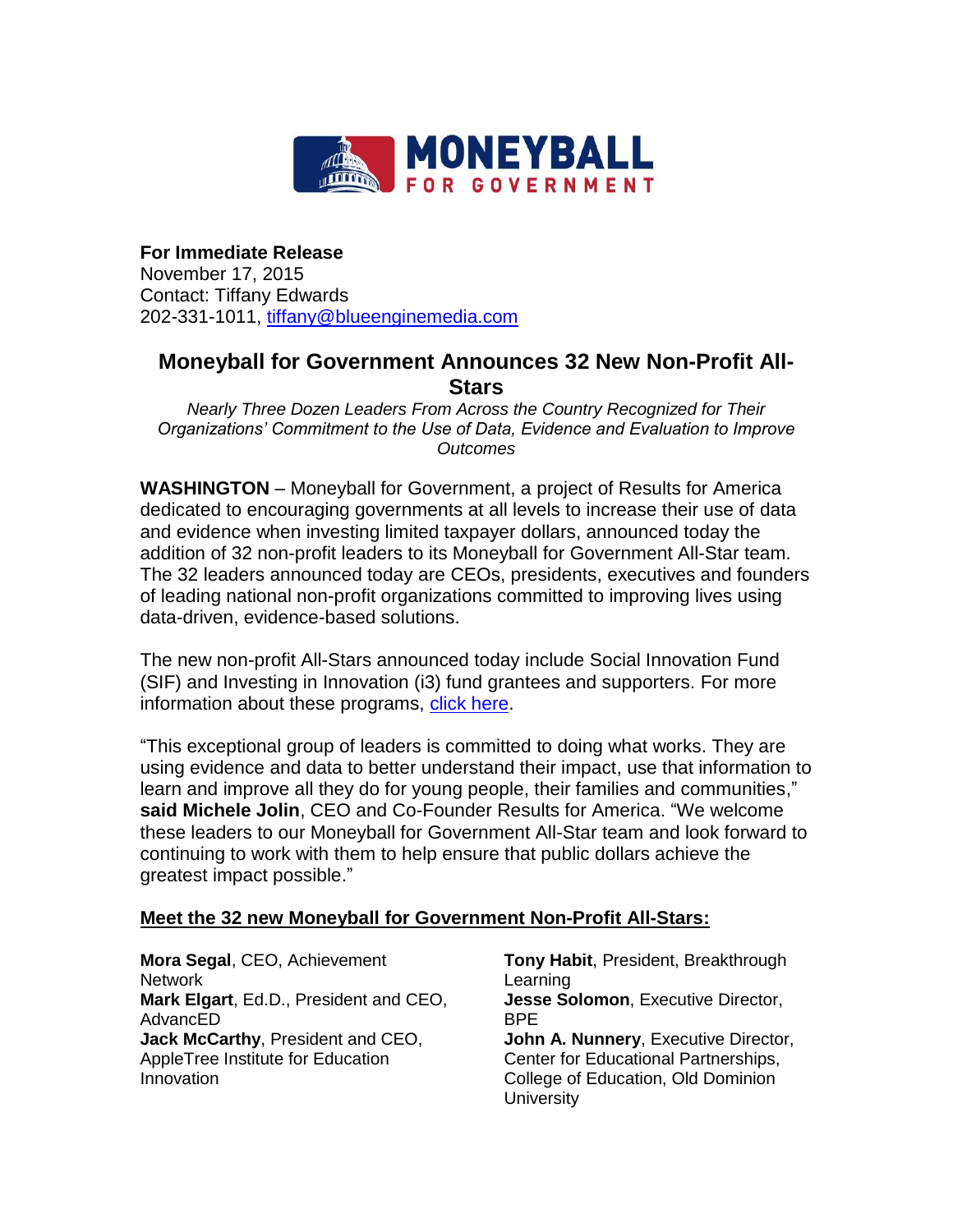**Joel Zarrow**, Ph.D., Chief Executive Officer, Children's Literacy Initiative **Jim McCorkell**, CEO, College Possible **Scott Laband**, President, Colorado Succeeds **Jennifer Alexander**, CEO, ConnCan **Princess Lyles**, Executive Director, Democracy Builders **Katie Duffy**, CEO, Democracy Prep Public Schools **Robert Balfanz**, Co-Founder/Principal Investigator and Researcher, Diplomas Now/Everyone Graduates Center **Jim Kohlmoos**, Principal, EDGE Consulting Partners **Robert H. Meyer**, President and CEO, Education Analytics Inc. **Steve Fleischman**, CEO, Education **Northwest Shavar Jeffries**, National President, Education Reform Now **Lorie Kaplan**, Executive Director, eMints National Center **Scott Warren**, Co-Founder and Executive Director, Generation Citizen **Jonas S. Chartock, Ed.D.**, Chief Executive Officer, Leading Educators

**Linda Noonan**, Executive Director, Massachusetts Business Alliance for **Education Bryan Goodwin**, President & CEO, McREL International **Daniel Sellers**, Executive Director, **MinnCAN Deborah Kasask**, Executive Director, National Forum to Accelerate Middle Grades Reform **Diana H. Fishbein**, Ph.D., Co-Director, National Prevention Science Coalition to Improve Lives **Joel Rose**, Co-Founder and Chief Executive Officer, New Classrooms **Elisa Villanueva Beard**, CEO, Teach for America **Dan Weisberg**, CEO, TNTP **Kathy Park**, CEO, National Council for Crime and Delinquency **Jamie Moon**, President, Institute for Child Success Inc. **Jeremy Keele**, Executive Director, Policy Innovation Lab, University of Utah **Karen Pittman**, Co-Founder, President and CEO, The Forum for Youth Investment

To see the full bipartisan list of Moneyball for Government All-Stars, including U.S. Senators Kelly Ayotte, Michael Bennet, Orrin Hatch, Jeanne Shaheen, and Mark Warner; U.S. Reps. Paul Ryan (Speaker of the House), John Delaney, and Todd Young; and former U.S. Treasury Secretaries Robert Rubin and Henry Paulson, click [here.](http://moneyballforgov.com/moneyball-all-stars/)

## **About Moneyball for Government**

Just as Billy Beane, General Manager of the Oakland A's, famously transformed baseball by ignoring the scouts and instead used data to build championship contending teams despite limited budgets, Moneyball for Government has the potential to transform the way government at all levels makes important funding decisions. Instead of relying on gut instinct, or worse, special interests, policymakers must use data and evidence when deciding how best to invest increasingly limited taxpayer dollars.

## **About Results for America**

Results for America (RFA) improves outcomes for young people, their families, and communities by shifting public resources toward evidence-based, resultsdriven solutions.